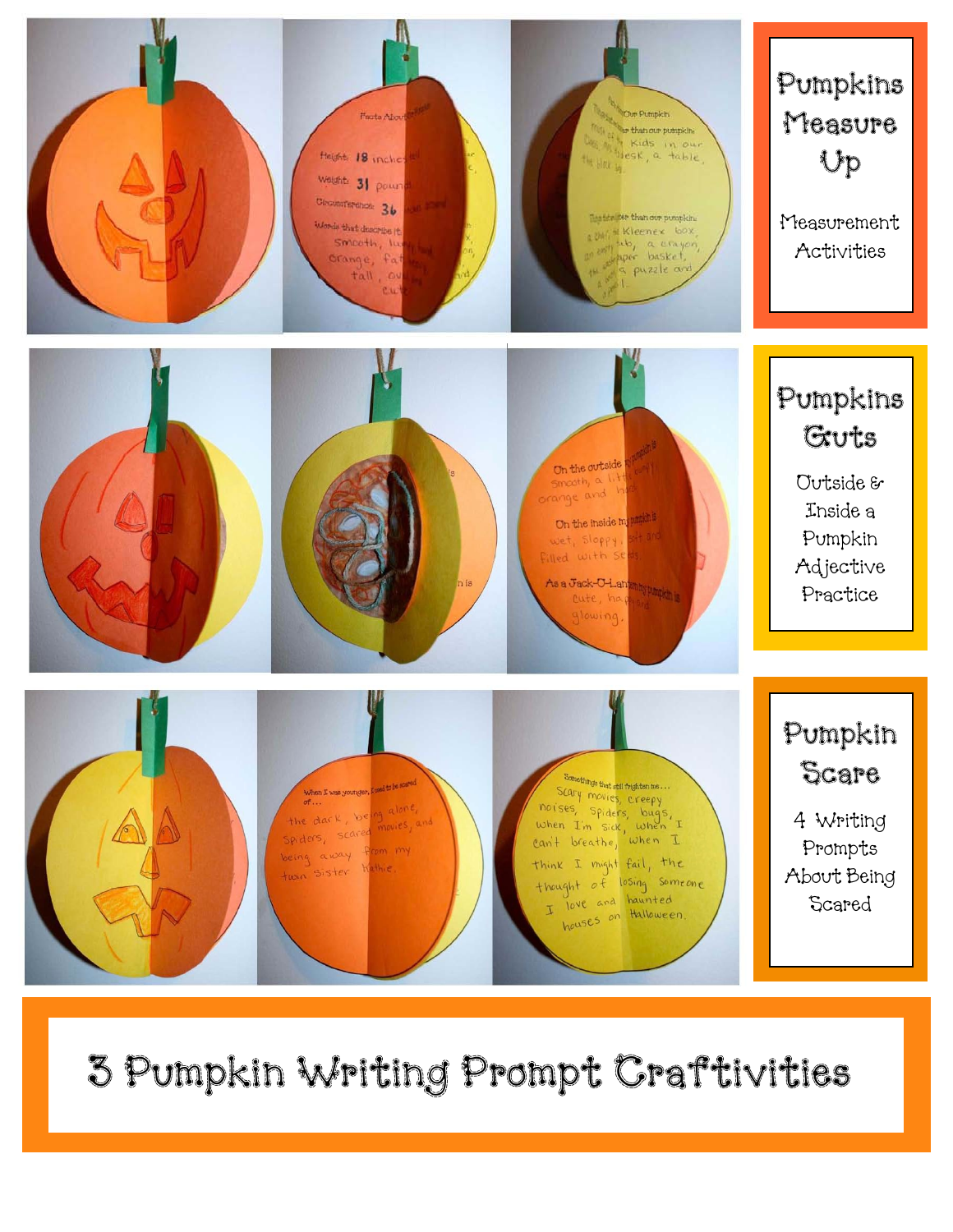

This is one option for the "Triple Play" 3D pumpkin.

## It's called Pumpkins Measure Up

The pumpkin can have any kind of face. Encourage students to use a variety of 2D shapes. Review the possibilities with them before hand. If you carved your class pumpkin, they can also opt to make this one look like that.

You can make this with 3 or 4 sides.

Prompts to choose from:

Measurements of your class pumpkin

Things that are heavier than our pumpkin: Things that are lighter than our pumpkin:

Things that are taller than our pumpkin: Things that are shorter than our pumpkin.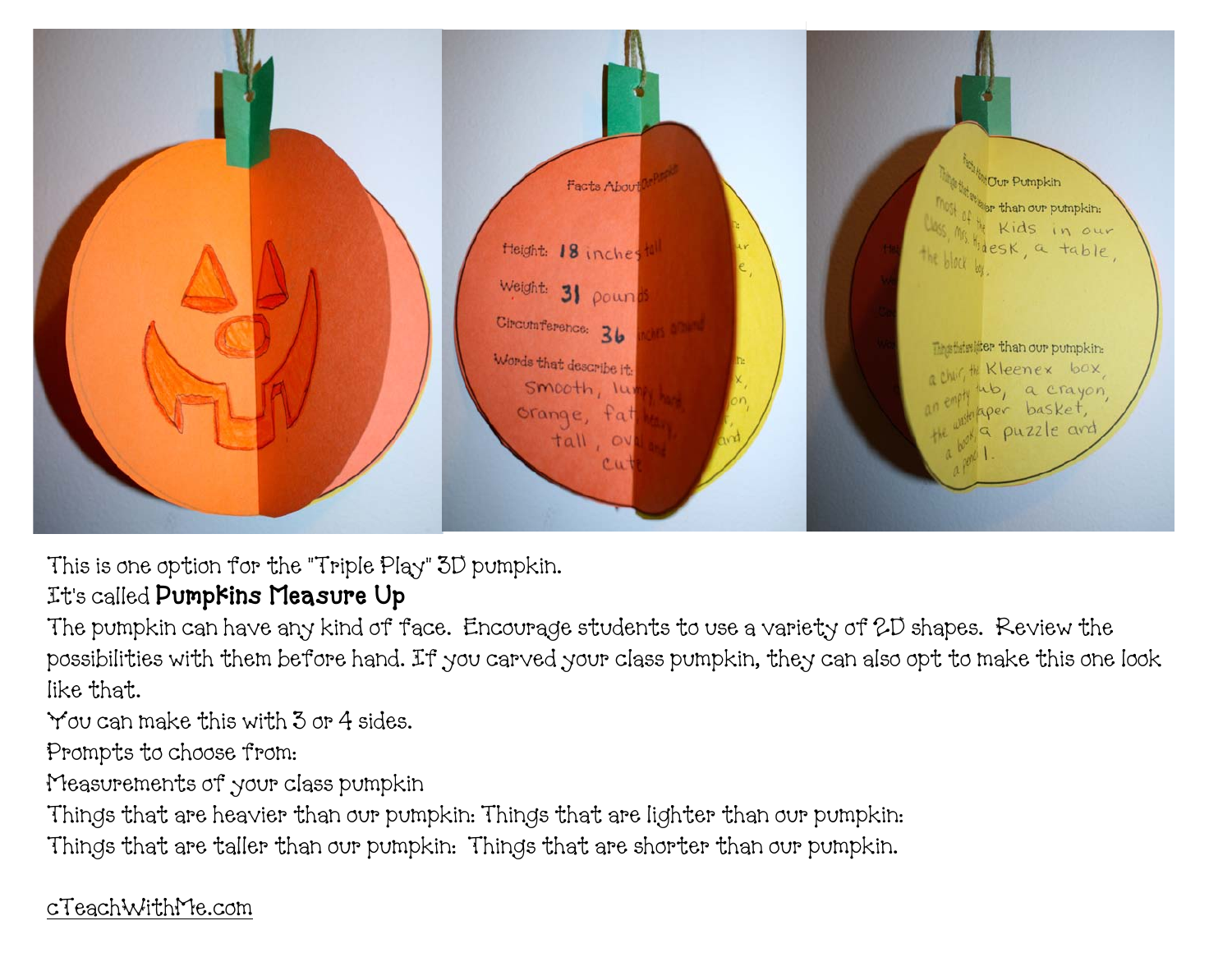

Run off on orange construction paper. Students trim and fill in the information from your pumpkin measurement activities.

When they are done, they fold this circle in half and glue it to the other 2 folded circles, creating a 3D pumpkin.

Add a green rectangle stem, punch a hole in the center and suspend from the ceiling.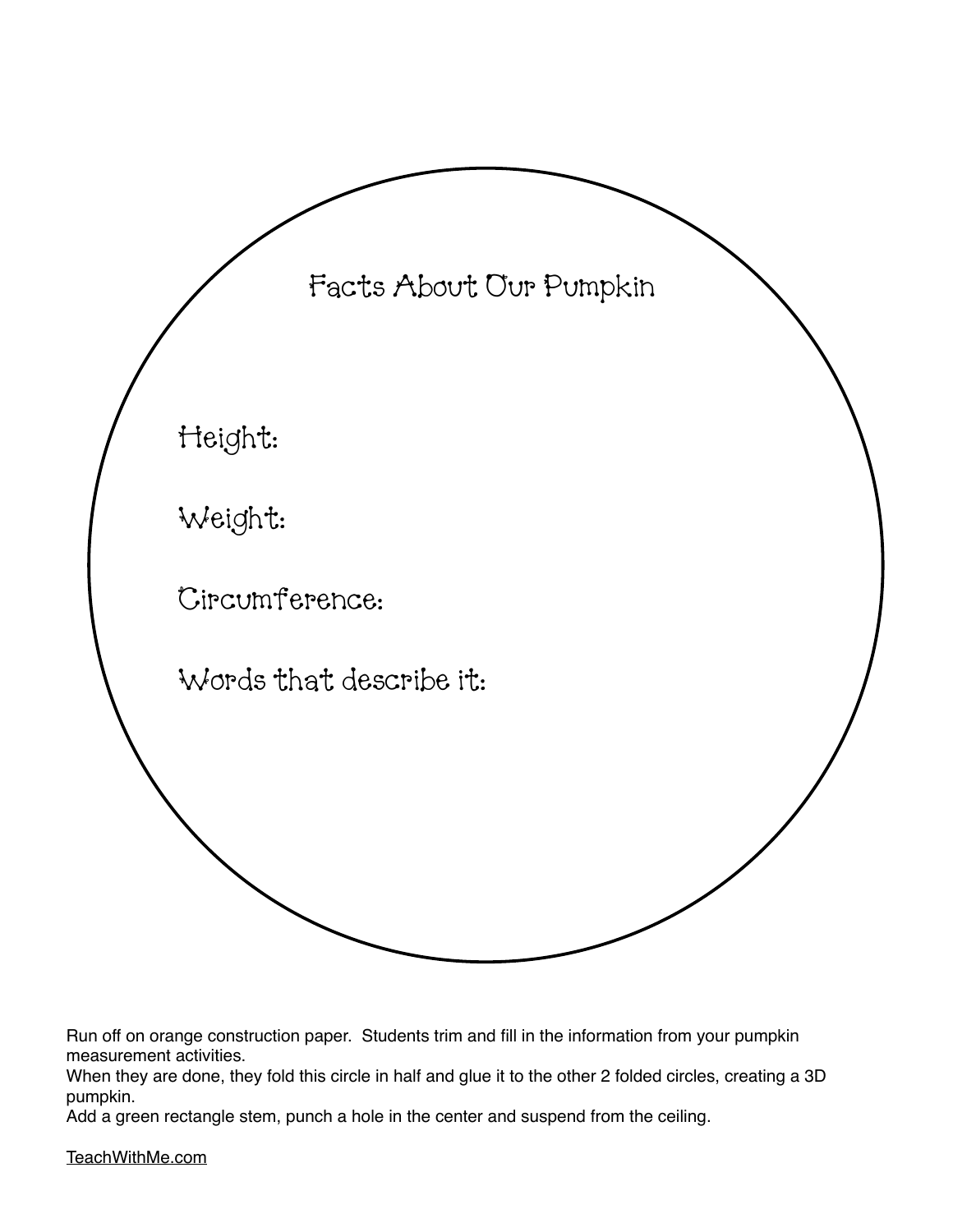

Run off on orange construction paper. Students trim and fill in the information from your pumpkin measurement activities.

When they are done, they fold this circle in half and glue it to the other 2 folded circles, creating a 3D pumpkin.

Add a green rectangle stem, punch a hole in the center and suspend from the ceiling.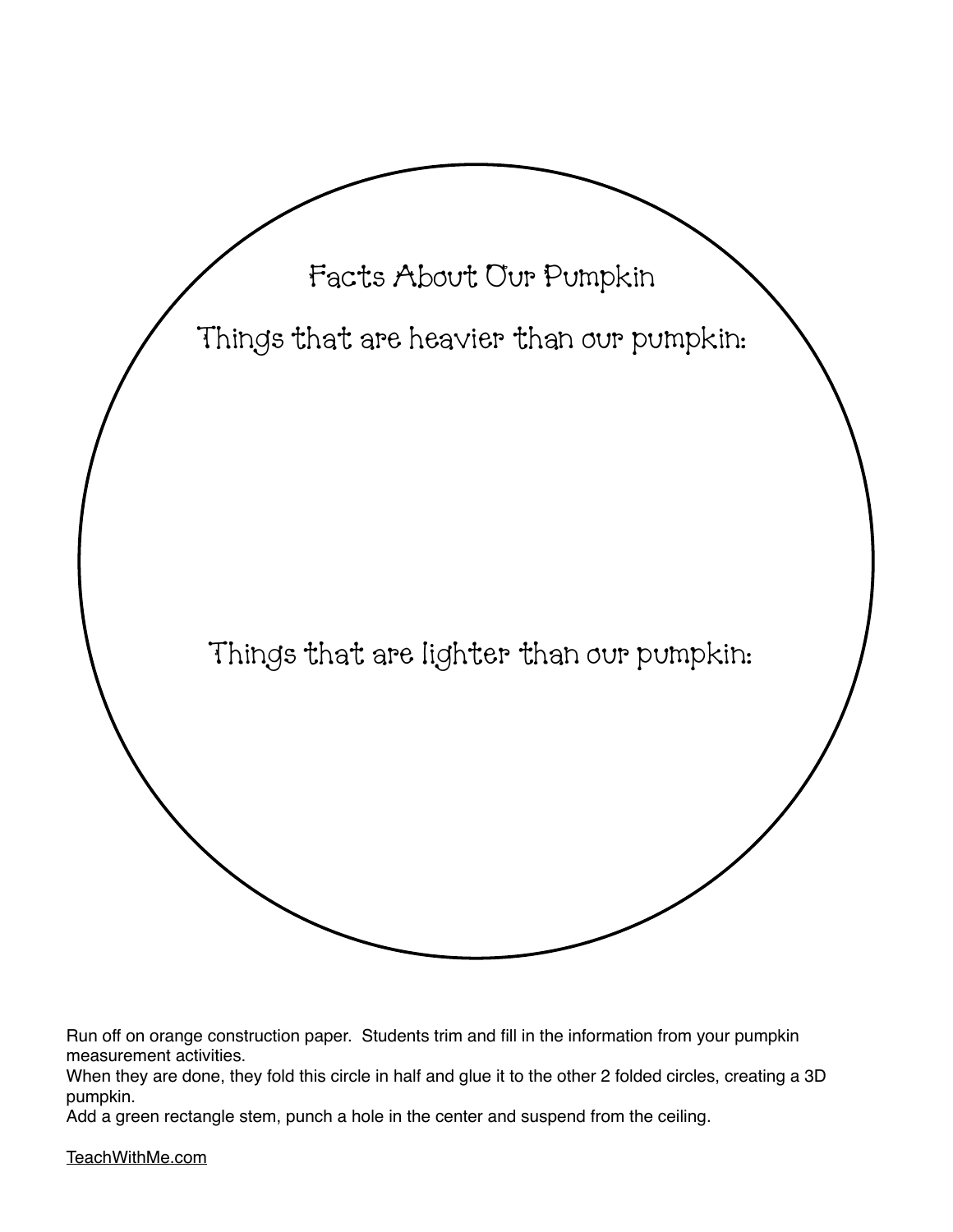

Run off on orange construction paper. Students trim and fill in the information from your pumpkin measurement activities.

When they are done, they fold this circle in half and glue it to the other 2 folded circles, creating a 3D pumpkin.

Add a green rectangle stem, punch a hole in the center and suspend from the ceiling.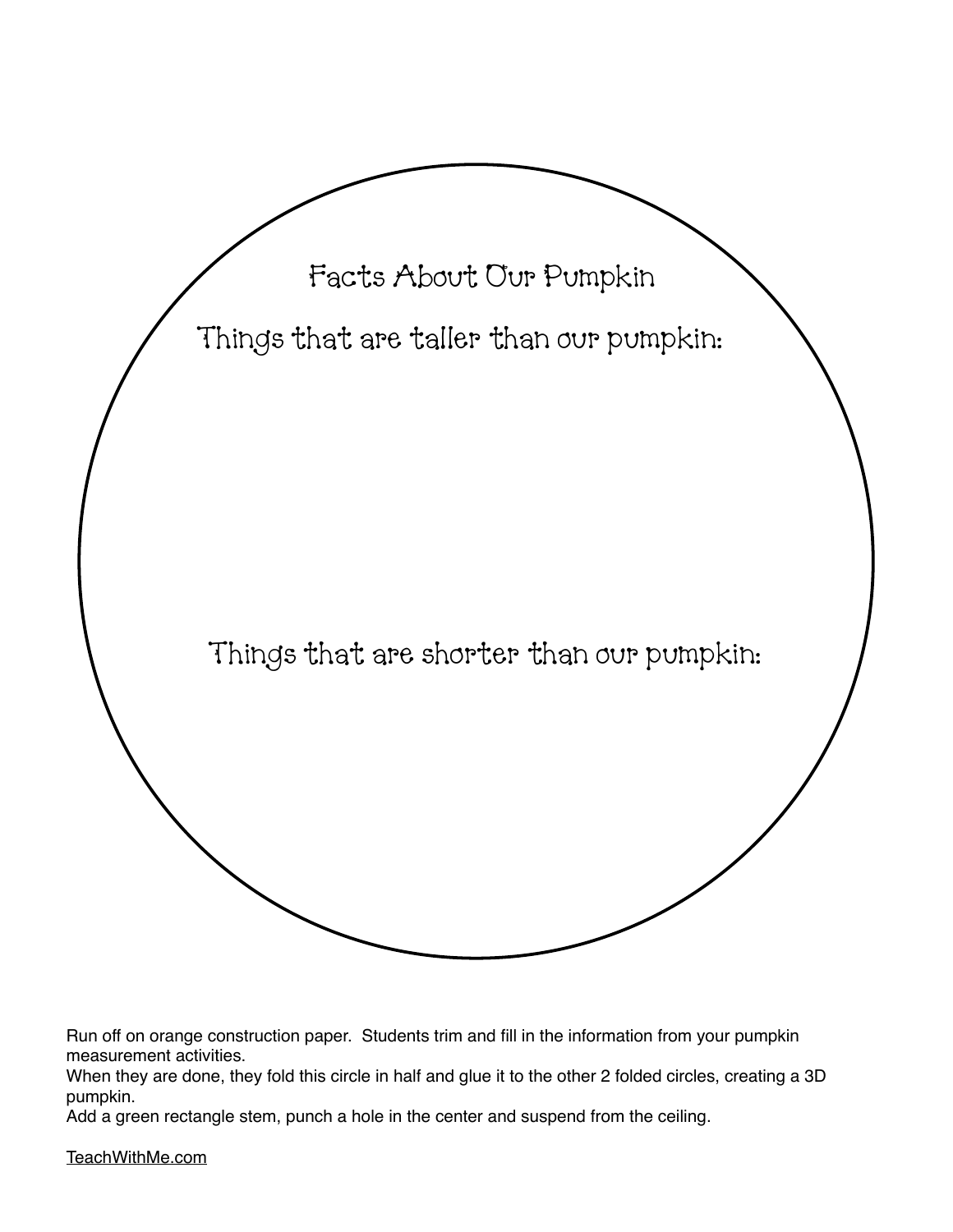

This is one option for the "Triple Play" 3D pumpkin. It's called **Pumpkin Guts** 

The pumpkin can have any kind of face. Encourage students to use a variety of 2D shapes. Review the possibilities with them before hand. If you carved your class pumpkin, they can also opt to make this one look like that.

You can make this easier and just have students glue their "guts" to the back of their Jack-O-Lantern and label the front & back "inside" and "outside", or you can make this with 3 sides for some writing practice. Writing prompt circle: On the outside my pumpkin is . . . On the inside my pumpkin is . . . As a Jack-O-Lantern my pumpkin is . . . Younger students can write just one adjective (describing word). Encourage older students to use at least 3. I drizzled Elmer's glue on a piece of orange construction paper. Students spread it around with a Q-tip then added their orange and yellow yarns pieces and a few pumpkin seeds. When they were dry they trimmed and glued to the yellow pumpkin circle. [cTeachWithMe.com](http://cTeachWithMe.com)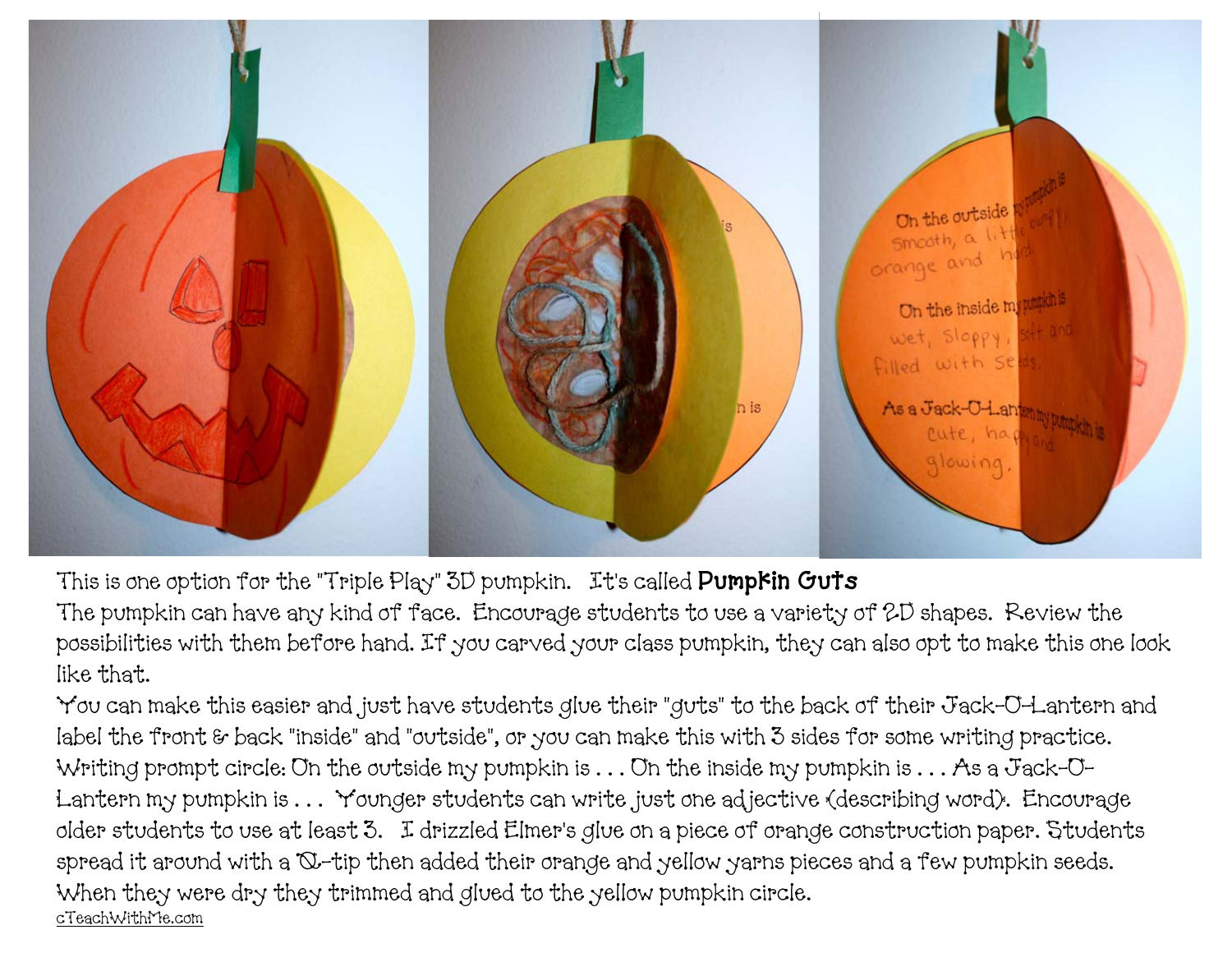

Make a template. Trace once and cut 3-6 circles out of orange and yellow construction paper at a time. Each student will need one yellow and two orange circles.

They add some detail with crayons to one orange circle, so that it looks like the outside of a pumpkin. They draw a Jack-O-Lantern face on the other orange circle. Encourage students to use lots of shapes. Review the shape possibilities ahead of time.

They add a few pumpkin seeds and orange or yellow yarn to look like pumpkin "guts" to the yellow circle. Give them a dollop of Elmer's glue to swirl around with a Q-tip to create the "inside" of their pumpkin. When dry, children fold their circles in half and glue them together to make a 3D pumpkin.

Add a green rectangle stem; punch a hole in the center of the stem, add a yarn loop and suspend from the

ceiling.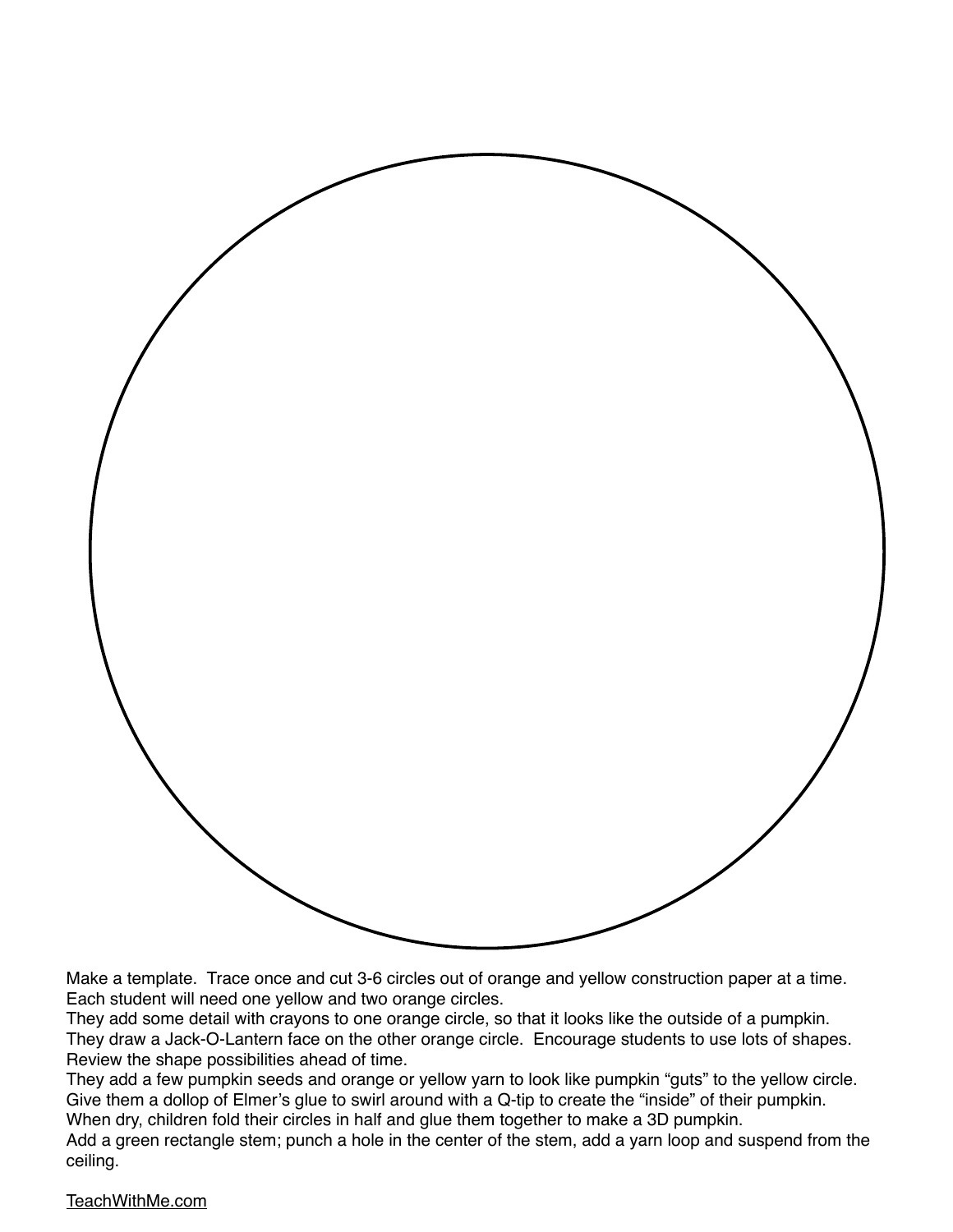

Run off on orange construction paper. This is another option for the pumpkin that involves a bit of writing. Review adjectives or describing words. Younger students can fill in the blank with one word. Encourage older students to write at least 3.

When they are done writing, they fold their circles and glue them together to create a 3D pumpkin. Add a green rectangle stem. Punch a hole in the center of the stem, add a yarn loop and suspend from the ceiling.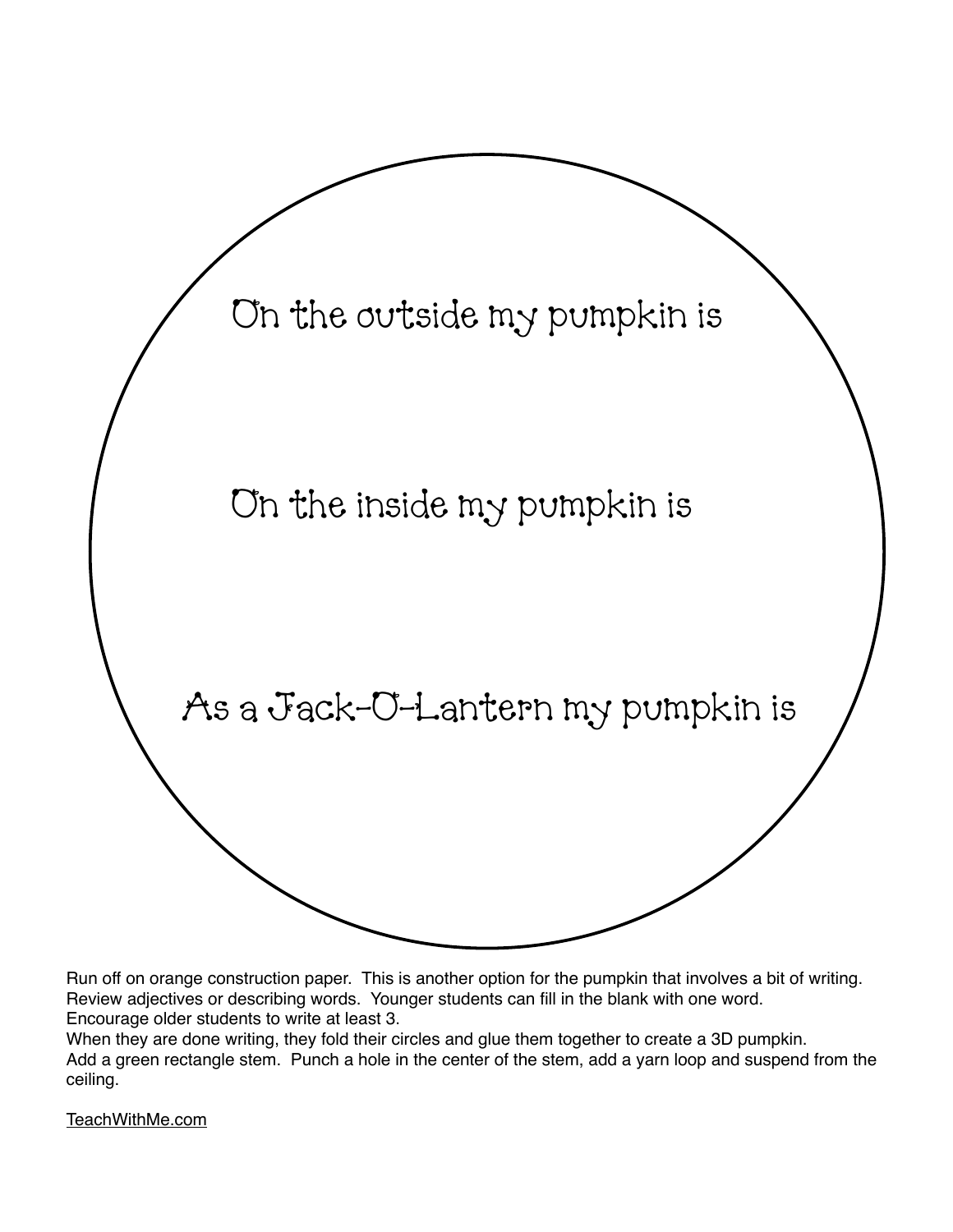

This is one option for the "Triple Play" 3D pumpkin. It's called Pumpkin Scare.

The pumpkin should have a scary or scared-looking face. You can make this with 3 or 4 sides.

Prompts to choose from:

When I was younger I used to be scared of ...

Somethings that still frighten me are . . .

When I'm frightened I...

Although these things scare some people, I'm not scared of . . .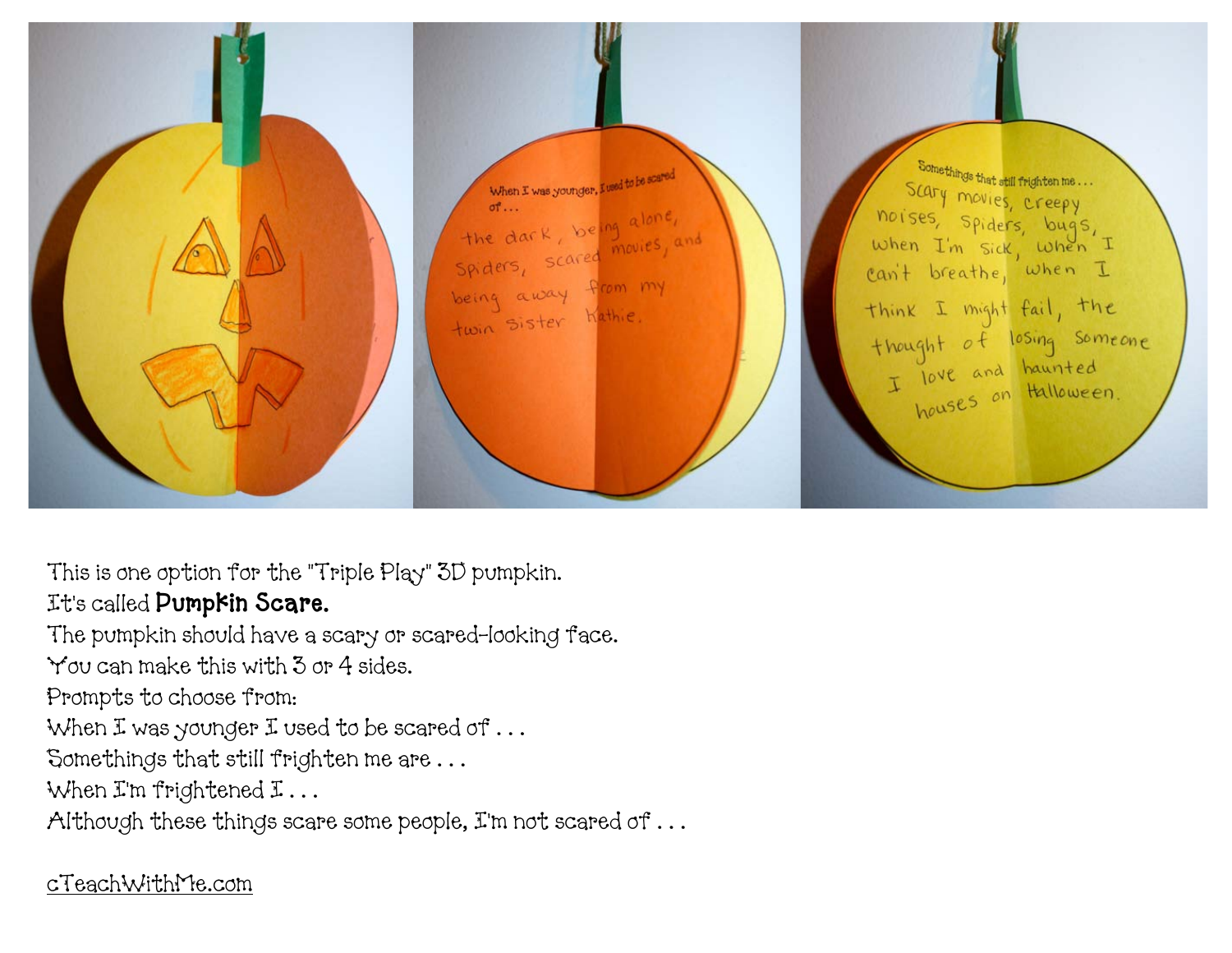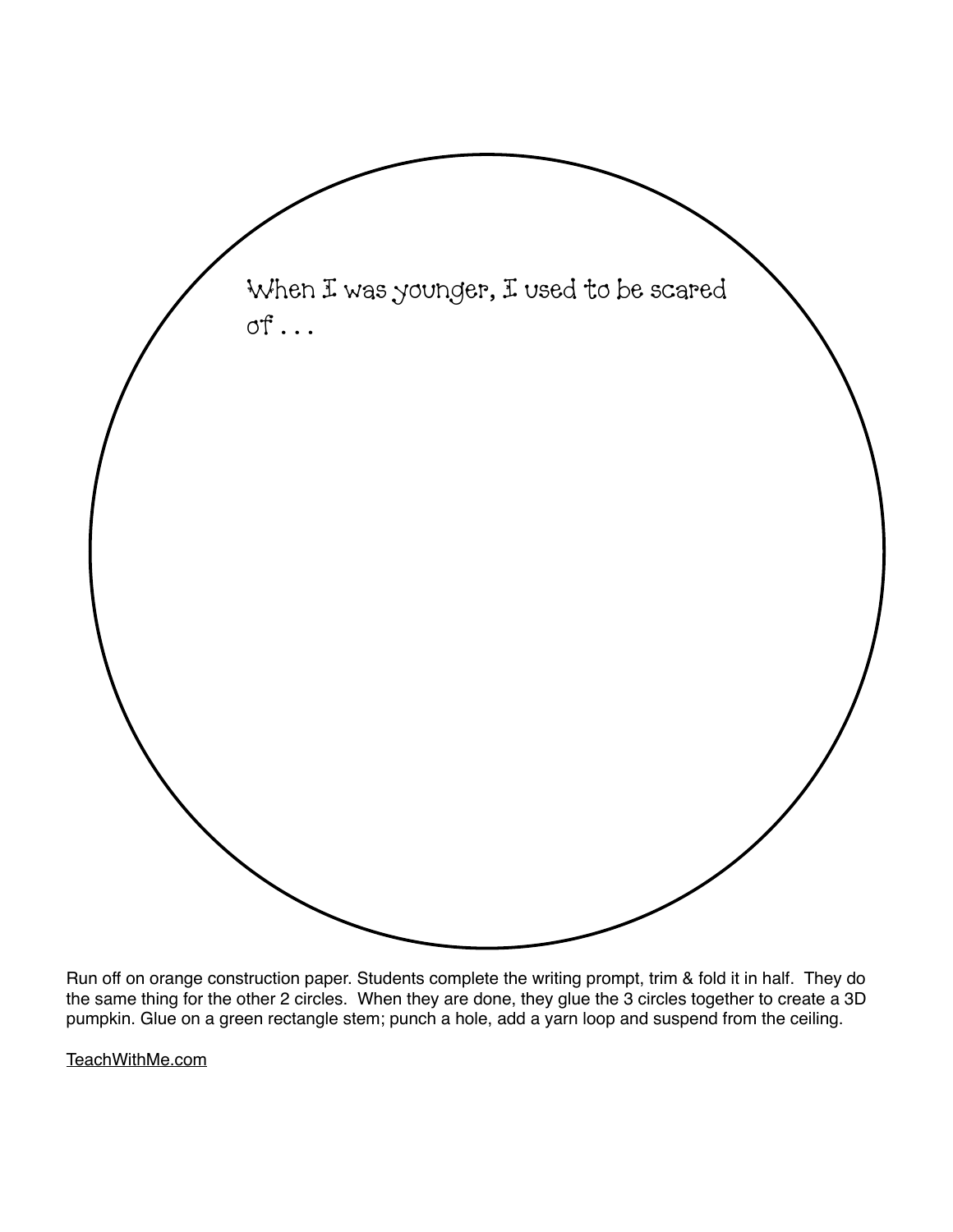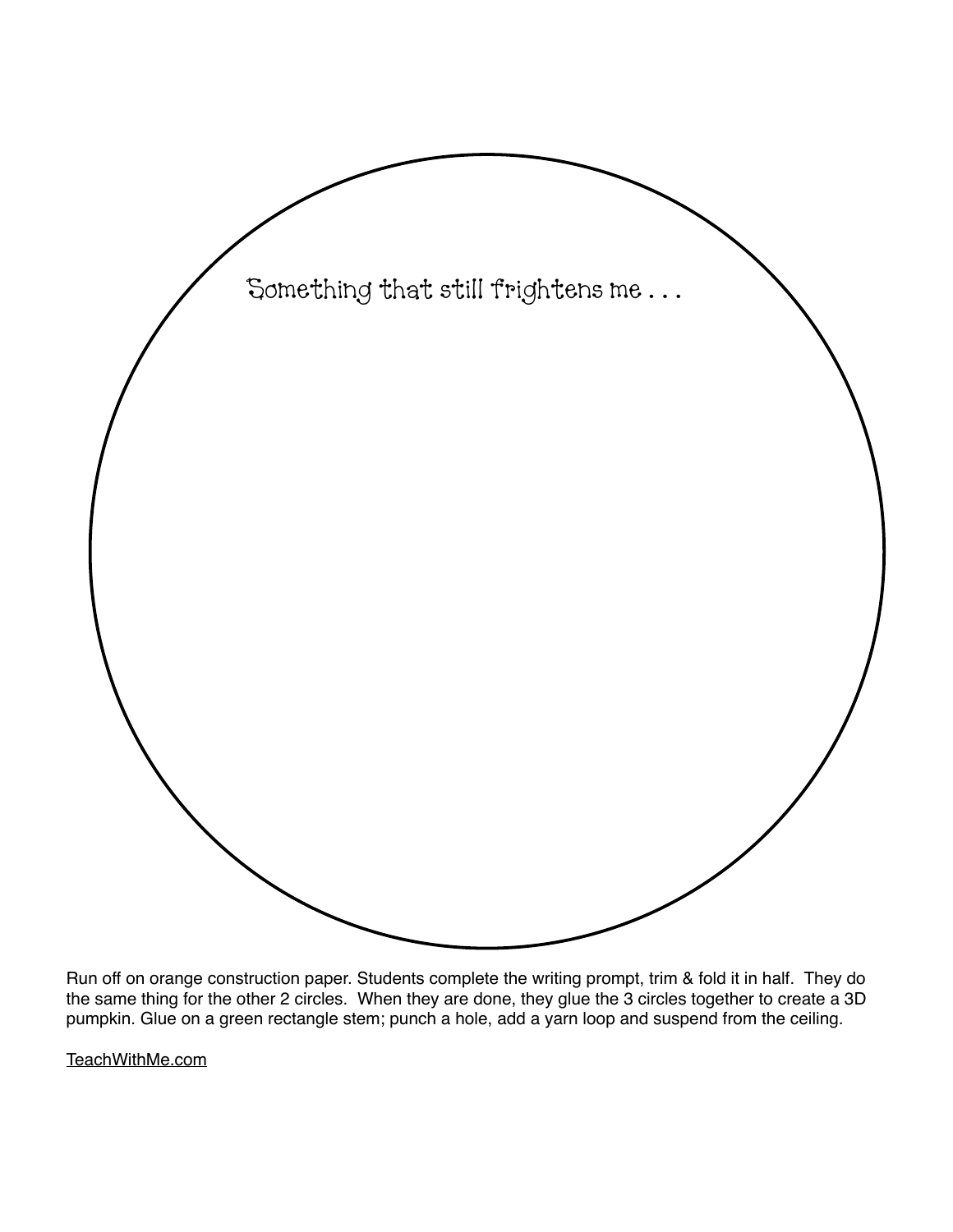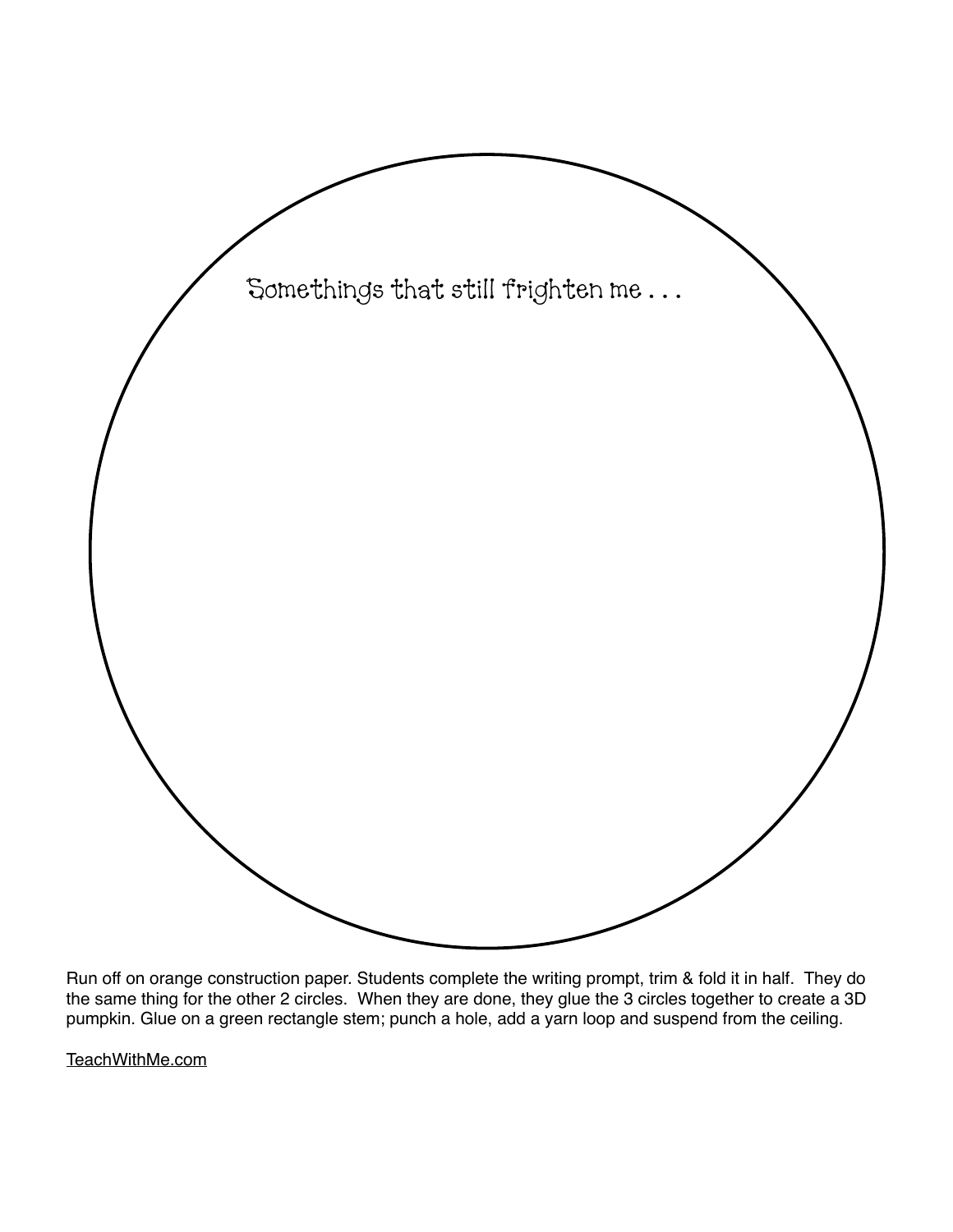